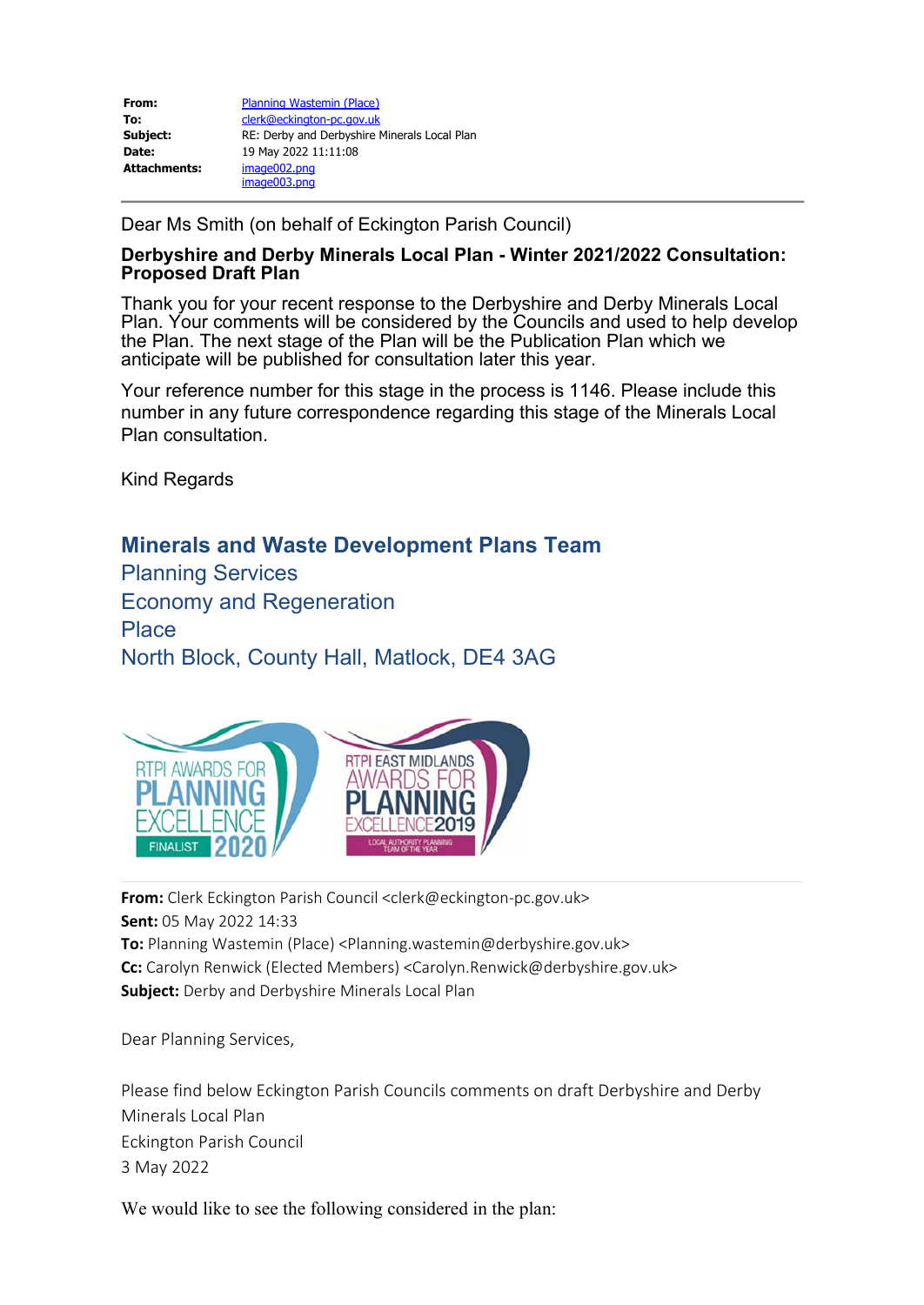- The draft plan does not fully support the NPPF requirement in 2.8c, which requires that development includes supporting *"moving to a low carbon economy"*. The plan waters this down, by only refering to adapting to and mitigating the effects of climate change. There are several places in the plan that do not support the full NPPF objective, in particular policies SP1 and SP2 do not reflect the full NPPF requirement re moving to a low carbon economy. The Kirklees Local Plan, adopted this year, includes a section on Climate Change relating to Minerals, that includes policy LP42, in section 15.7. This requires that proposals relating to the production of hydrocarbons must have a net zero impact on climate change. This policy has passed the Local Plan inspection process and hence has been found to be sound by the planning inspectorate. A similar policy should be included in the Derbyshire Minerals Local Plan.

- Set-back distances of at least 500m to be incorporated in the plan, to ensure that any fracking activities are sited far enough away so that they will not adversely impact on residents or businesses.

- Proper consideration of the impact of large numbers of HGV on the road network. For example, the Marsh Lane application impacted on Snowdon Lane, Marsh Lane, which was the preferred route, was incorrectly assessed - the width of road required for oncoming traffic to pass each other was assessed based on a straight road, but in practise Snowdon Lane is twisty, and long vehicles require considerably more width. The upshot is that oncoming traffic, on a 50mp road, would regularly meet large long HGV pushed into the middle of the road around bends, and that would be dangerous.

- That any necessary pipelines that would be required to remove extracted gas are considered BEFORE work starts on a fracking site. The impact of a pipeline could easily be more substantial than the actual drill pad, and should be considered at the beginning of the process.

- That the cumulative effect of a network of fracking wells in an area is considered, because that is the likely necessary scale, instead of considering each well as if it is the only one.

- That the effect of fracking on buildings in highly populated areas is considered and well understood. This is particularly important because UK housing and other buildings are built on the assumption that we have a very low earthquake risk, so unlike say in the USA, they do not have the protective measures and more flexible construction often used in the USA, which renders direct risk comparisons to the USA meaningless. This is particularly important for our historic buildings, as well as the large number of brick built buildings in the UK.

- That sufficient indemnity insurance is taken out by any company engaging in fracking, so that when those companies are long gone, any long term adverse effects would at least have a realistic chance of being mitigated.

Eckington Parish residents reject fracking through/in our area.

Many Thanks

Emma

**Emma Smith Parish Clerk**